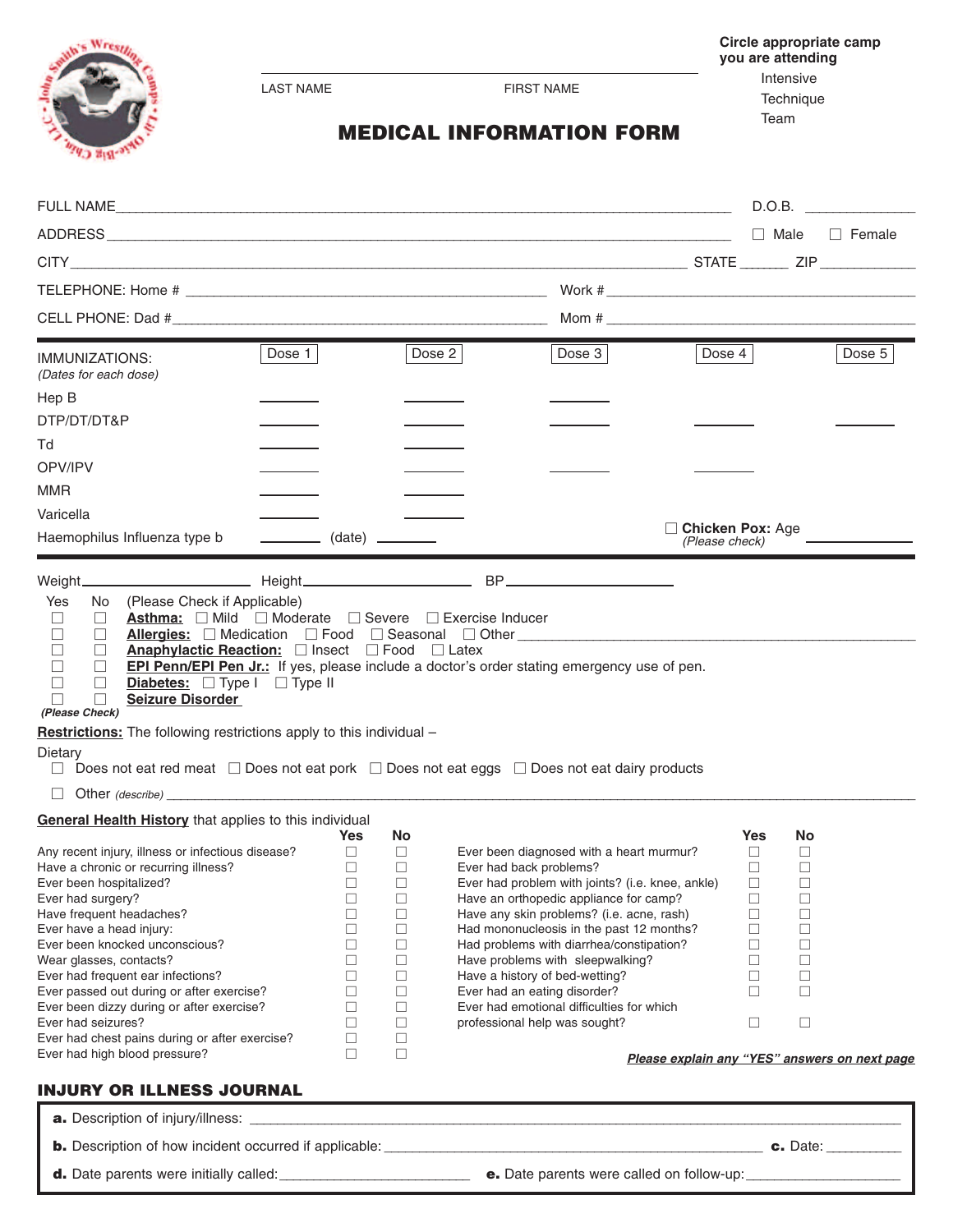|                                                                                                                                                                                                                                                                                                                                                                                                                                                                                                                                                                                |                                              | Circle appropriate camp<br>you are attending |
|--------------------------------------------------------------------------------------------------------------------------------------------------------------------------------------------------------------------------------------------------------------------------------------------------------------------------------------------------------------------------------------------------------------------------------------------------------------------------------------------------------------------------------------------------------------------------------|----------------------------------------------|----------------------------------------------|
| <b>LAST NAME</b>                                                                                                                                                                                                                                                                                                                                                                                                                                                                                                                                                               | <b>FIRST NAME</b>                            | Intensive                                    |
| Explanation of "YES" answers from previous page. _______________________________                                                                                                                                                                                                                                                                                                                                                                                                                                                                                               |                                              | Technique<br>Team                            |
|                                                                                                                                                                                                                                                                                                                                                                                                                                                                                                                                                                                |                                              |                                              |
|                                                                                                                                                                                                                                                                                                                                                                                                                                                                                                                                                                                |                                              |                                              |
|                                                                                                                                                                                                                                                                                                                                                                                                                                                                                                                                                                                |                                              |                                              |
| I have examined this patient and in addition, the health history and immunization records have been reviewed. There are no<br>apparent contraindications to participating in intense wrestling camp activities.                                                                                                                                                                                                                                                                                                                                                                |                                              |                                              |
|                                                                                                                                                                                                                                                                                                                                                                                                                                                                                                                                                                                |                                              |                                              |
|                                                                                                                                                                                                                                                                                                                                                                                                                                                                                                                                                                                |                                              |                                              |
|                                                                                                                                                                                                                                                                                                                                                                                                                                                                                                                                                                                |                                              |                                              |
|                                                                                                                                                                                                                                                                                                                                                                                                                                                                                                                                                                                |                                              |                                              |
|                                                                                                                                                                                                                                                                                                                                                                                                                                                                                                                                                                                |                                              | Physician's Signature                        |
| The Parent/Guardian by his/her signature denies that any significant health problems have occurred since the above date.                                                                                                                                                                                                                                                                                                                                                                                                                                                       |                                              |                                              |
|                                                                                                                                                                                                                                                                                                                                                                                                                                                                                                                                                                                |                                              |                                              |
|                                                                                                                                                                                                                                                                                                                                                                                                                                                                                                                                                                                |                                              | Parent/Guardian Signature                    |
|                                                                                                                                                                                                                                                                                                                                                                                                                                                                                                                                                                                | <b>CONSENT TO TREAT</b>                      |                                              |
| Parent/Guardian Signature<br>*** Is there anything else you think might be helpful to us in caring for this player? If yes, please attach an explanatory letter.                                                                                                                                                                                                                                                                                                                                                                                                               | (Date)                                       | $\blacktriangleright$ (Child's Name)         |
| PLEASE NOTIFY US IF ANY MEDICAL TREATMENT OR PROGRAM WILL CONTINUE DURING THIS STAY.                                                                                                                                                                                                                                                                                                                                                                                                                                                                                           |                                              |                                              |
|                                                                                                                                                                                                                                                                                                                                                                                                                                                                                                                                                                                | <b>Required</b><br><b>MUST BE FILLED OUT</b> |                                              |
| <b>EMERGENCY INFORMATION: (If parents cannot be reached)</b>                                                                                                                                                                                                                                                                                                                                                                                                                                                                                                                   |                                              |                                              |
|                                                                                                                                                                                                                                                                                                                                                                                                                                                                                                                                                                                |                                              |                                              |
|                                                                                                                                                                                                                                                                                                                                                                                                                                                                                                                                                                                |                                              |                                              |
| I grant to medical personnel of Paleface Athletics, LLC permission to provide medical care for conditions which arise during participation in<br>Paleface Athletics, LLC wrestling. Every effort will be made to contact parents for specific permission if general anesthetic is indicated. I hereby<br>authorize the administration of whatever medical or surgical treatment may, in the judgment of the physician, be necessary and advisable for my<br>child. Paleface Athletics, LLC is not responsible for participants who arrive sick or injured. (See Policy Letter) |                                              |                                              |
|                                                                                                                                                                                                                                                                                                                                                                                                                                                                                                                                                                                | <b>Required</b>                              |                                              |
|                                                                                                                                                                                                                                                                                                                                                                                                                                                                                                                                                                                | <b>MUST BE FILLED OUT</b>                    |                                              |
| <b>INSURANCE INFORMATION:</b>                                                                                                                                                                                                                                                                                                                                                                                                                                                                                                                                                  |                                              |                                              |
|                                                                                                                                                                                                                                                                                                                                                                                                                                                                                                                                                                                |                                              |                                              |
|                                                                                                                                                                                                                                                                                                                                                                                                                                                                                                                                                                                |                                              |                                              |
|                                                                                                                                                                                                                                                                                                                                                                                                                                                                                                                                                                                |                                              |                                              |
|                                                                                                                                                                                                                                                                                                                                                                                                                                                                                                                                                                                |                                              |                                              |
|                                                                                                                                                                                                                                                                                                                                                                                                                                                                                                                                                                                |                                              |                                              |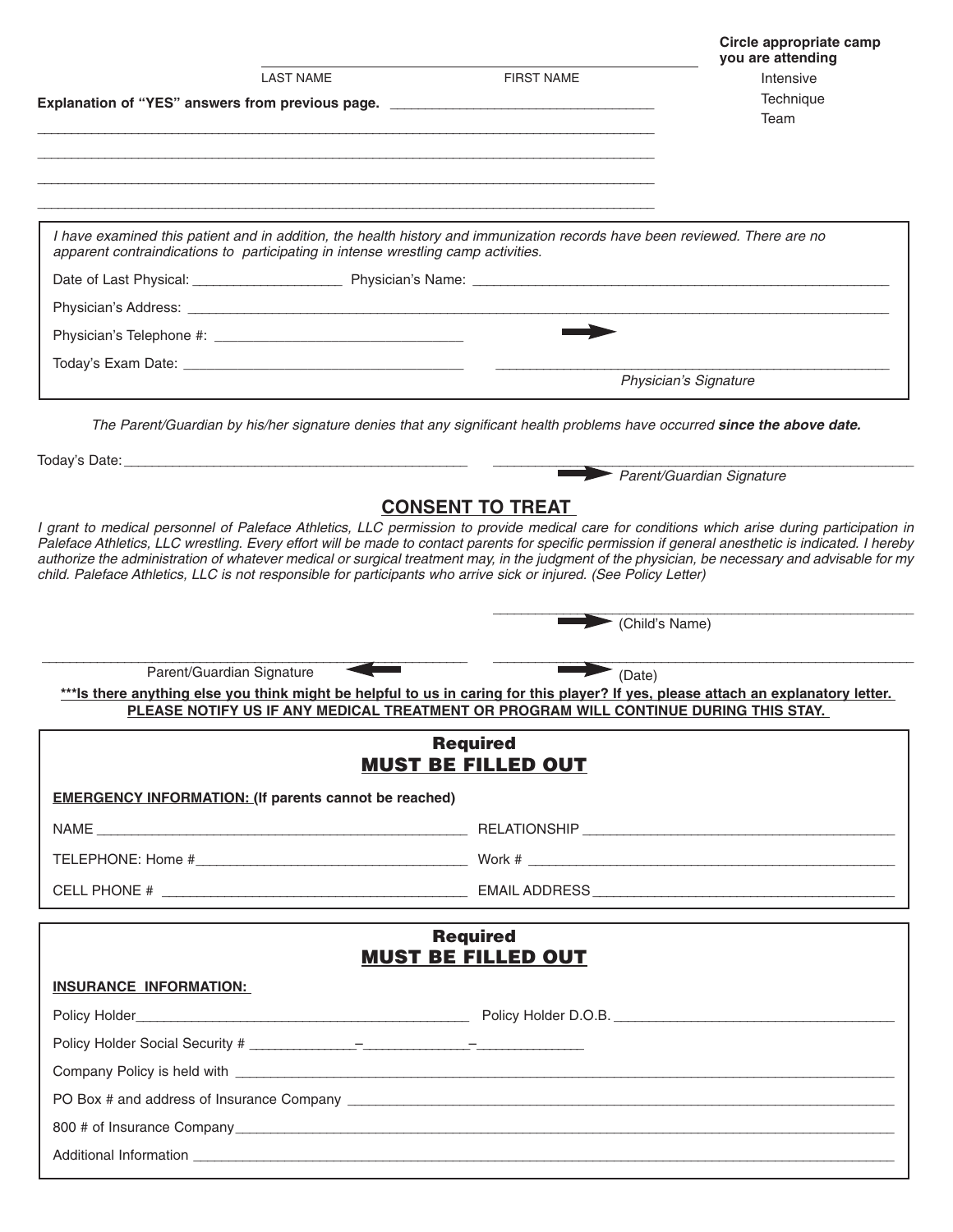LAST NAME FIRST NAME

**Technique** 

## Team **Prescription and Non-Prescription Medication Permission Form**

## *(To be completed by Parent/Guardian)*

Wre

| NAME OF PLAYER PLAYER ALL ACCOUNTS AND A CONTROL CONTROL CONTROL CONTROL CONTROL CONTROL CONTROL CONTROL CONTROL CONTROL CONTROL CONTROL CONTROL CONTROL CONTROL CONTROL CONTROL CONTROL CONTROL CONTROL CONTROL CONTROL CONTR |                                                                                                                                                                                                                                                                                                                                             |
|--------------------------------------------------------------------------------------------------------------------------------------------------------------------------------------------------------------------------------|---------------------------------------------------------------------------------------------------------------------------------------------------------------------------------------------------------------------------------------------------------------------------------------------------------------------------------------------|
|                                                                                                                                                                                                                                |                                                                                                                                                                                                                                                                                                                                             |
|                                                                                                                                                                                                                                |                                                                                                                                                                                                                                                                                                                                             |
|                                                                                                                                                                                                                                | Mom # $\qquad \qquad$ $\qquad$ $\qquad$ $\qquad$ $\qquad$ $\qquad$ $\qquad$ $\qquad$ $\qquad$ $\qquad$ $\qquad$ $\qquad$ $\qquad$ $\qquad$ $\qquad$ $\qquad$ $\qquad$ $\qquad$ $\qquad$ $\qquad$ $\qquad$ $\qquad$ $\qquad$ $\qquad$ $\qquad$ $\qquad$ $\qquad$ $\qquad$ $\qquad$ $\qquad$ $\qquad$ $\qquad$ $\qquad$ $\qquad$ $\qquad$ $\$ |
|                                                                                                                                                                                                                                |                                                                                                                                                                                                                                                                                                                                             |
|                                                                                                                                                                                                                                |                                                                                                                                                                                                                                                                                                                                             |
|                                                                                                                                                                                                                                |                                                                                                                                                                                                                                                                                                                                             |

**Please list ALL medications (including over-the-counter or non-prescription drug) taken routinely. Bring** enough medication to last the entire time at camp. Keep original packaging/bottle that identifies the prescribing **physician (if prescription drug), the name of the medication, the dosage, and frequency of administration**

| Yes                                                                              | No | <b>Non-Prescription Medication</b>                                                                                                                                                                                             |  |  |  |
|----------------------------------------------------------------------------------|----|--------------------------------------------------------------------------------------------------------------------------------------------------------------------------------------------------------------------------------|--|--|--|
|                                                                                  |    | Allowed to take "over-the-counter" medications during camp stay (Advil, Tylenol, Tums, etc.).                                                                                                                                  |  |  |  |
| Yes                                                                              | No | <b>Prescription Medication</b>                                                                                                                                                                                                 |  |  |  |
|                                                                                  | H  | Prescription medications will be taken during camp stay. Please list each drug separately in the boxes below<br>(This includes inhalers/epi pens).                                                                             |  |  |  |
|                                                                                  |    | Name of Medication <b>Constitution Material Constitution Constitution Constitution Constitution Constitution Constitution Constitution Constitution Constitution Constitution Constitution Constitution</b>                    |  |  |  |
|                                                                                  |    |                                                                                                                                                                                                                                |  |  |  |
|                                                                                  |    |                                                                                                                                                                                                                                |  |  |  |
| ,我们也不会有什么。""我们的人,我们也不会有什么?""我们的人,我们也不会有什么?""我们的人,我们也不会有什么?""我们的人,我们也不会有什么?""我们的人 |    |                                                                                                                                                                                                                                |  |  |  |
|                                                                                  |    |                                                                                                                                                                                                                                |  |  |  |
|                                                                                  |    | Name of Medication experience and the contract of the contract of the contract of the contract of the contract of the contract of the contract of the contract of the contract of the contract of the contract of the contract |  |  |  |
|                                                                                  |    |                                                                                                                                                                                                                                |  |  |  |
|                                                                                  |    |                                                                                                                                                                                                                                |  |  |  |
|                                                                                  |    |                                                                                                                                                                                                                                |  |  |  |
|                                                                                  |    |                                                                                                                                                                                                                                |  |  |  |
| Name of Medication                                                               |    |                                                                                                                                                                                                                                |  |  |  |

| THUITIV VI INVUIVUUVIT                                                 |                                           |  |  |  |  |  |
|------------------------------------------------------------------------|-------------------------------------------|--|--|--|--|--|
| Dose given at camp                                                     | $(i.e. 1x/day, 2x/day)$ Duration of Order |  |  |  |  |  |
| Specific Directions (e.g., on an empty stomach/with meals/at bed time) |                                           |  |  |  |  |  |
| Special Storage Requirements                                           |                                           |  |  |  |  |  |

\_\_\_\_\_\_\_\_\_\_\_\_\_\_\_\_\_\_\_\_\_\_\_\_\_\_\_\_\_\_\_\_\_\_\_\_\_\_\_\_\_\_\_\_\_\_\_\_\_\_\_\_\_\_\_\_\_\_\_\_\_\_ \_\_\_\_\_\_\_\_\_\_\_\_\_\_\_\_\_\_\_\_\_\_\_\_\_\_\_\_\_\_\_\_\_\_\_\_\_\_\_\_\_\_\_\_\_\_\_\_\_\_\_\_\_\_\_\_\_\_\_\_